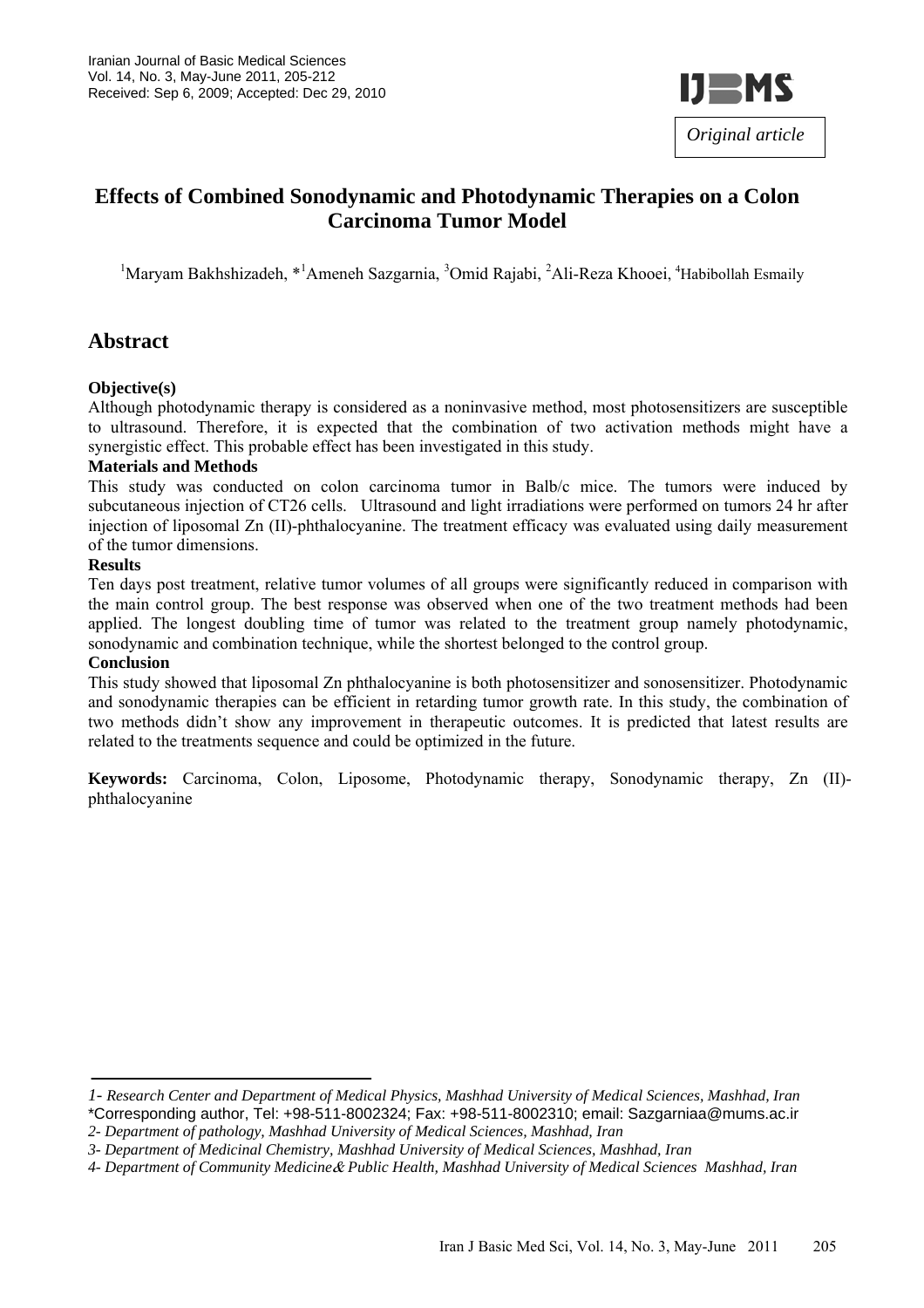# **Introduction**

Surgery, radiotherapy and chemotherapy are three appropriate methods used for the treatment of large invasive tumors (1). However, development of new techniques and/or improvement of detection techniques of malignant cells are crucial. In that case, there would be potent treatment methods for smaller tumors with less invasiveness. Photodynamic therapy (PDT) is a treatment modality that combines a photosensitizing agent with a proper wavelength of light in order to selectively destroy cells. The interaction of photons with photosensitizers in the presence of oxygen molecules results in the formation of oxygen radicals and singlet oxygen that causes damage to the irradiated tissue; thus, the outcome will be necrosis and apoptosis (2).

Currently, PDT is routinely used in a number of countries such as Russia, England and Italy (3). However, only some studies have been reported on *in vivo* and *in vitro* application sonodynamic therapy in combination with the second or third generations of sensitizers (4-8).

There are two important limitations on PDT; the first one is the side effects of the photosensitizers, and the second is the lack of penetration of visible light in tissues (9). Therefore, it seems logical to look for new modalities in order to decrease undesired side effects, and at the same time to increase the depth of treatment. On the other hand, there have also been reports confirming the activation of certain photosensitizers by ultrasound (10). Some studies on cell death mechanisms after ultrasonic activation of photosensitizers have been carried out. Based to these studies, cavitation is mainly responsible for producing free radicals and consequently cell death. This procedure is called sonodynamic therapy (SDT) and the dyes being used are known as sonosensitizer (11)

Jin *et al* (2000) evaluated the effect of combined sonodynamic and photodynamic therapies on squamous cell carcinoma of C3H/He mice in the presence of ATX-70 and PH-1126 as sensitizers. Based on their report, single treatment stopped tumor growth by 27-77 percent, whereas combined treatment inhibited the tumor growth to 92-98 percent, and increased the animals' survival from 77 to 95 days. Pathological examinations have indicated 2-3 fold increase in the depth of tumor necrosis (12)

Hachimine *et al* (2007) applied sonodynamic therapy after the administration of DCPH-P-Na (I) to Balb/c athymic nude mice. MKN-45 cells were subcutaneously injected into the back of nude mice and led to tumors with a diameter of approximately 5 mm. After 24 hr, ultrasound irradiation has been done for 10 min at 1 MHz, and two different intensities  $(1.0 \text{ or } 2.0 \text{ W/cm}^2)$ and a 50% duty cycle. The growth of the MKN-45 tumors was significantly inhibited within 15 days after the treatment in comparison with the control group (13).

Local SDT combined with whole body PDT via photoflora as sensitizer is now being used at Opal clinic in Australia to treat breast and prostate carcinomas (14). Pharmacokinetic characteristics of zinc phthalocyanine (ZnPc) make this molecule a promising second generation phototherapeutic agent. Its quantum efficiency is relatively high to produce singlet oxygen, and its toxicity in the absence of light is low. Photoactivation of this dye in wavelength of 670 nm provides an extra feasibility in the treatment of relatively thick and deep tumors (15). Furthermore, Miloska *et al* (2005) have shown that ZnPc has sonosensitizing property (4), while preparing pharmaceutical formulations that enables ZnPc's systemic administration is highly difficult. Due to their low water solubility, hydrophobic photosensitizers cannot directly be injected intravenously. As a result, several different strategies have been employed to prepare stable formulations of hydrophobic photosensitizers such as conjugation to watersoluble polymers or encapsulation liposomes, gold and polymer nanoparticles (16). The current study has investigated photo and sono sensitizing properties of a liposomal ZnPc form. Because ultrasound would penetrate in soft tissues more than visible light (14), it was predicted that the combination of these treatments modalities could improve PDT efficacy in a certain dye dose.

In this research, the combined effects of SDT and PDT on a colon carcinoma tumor model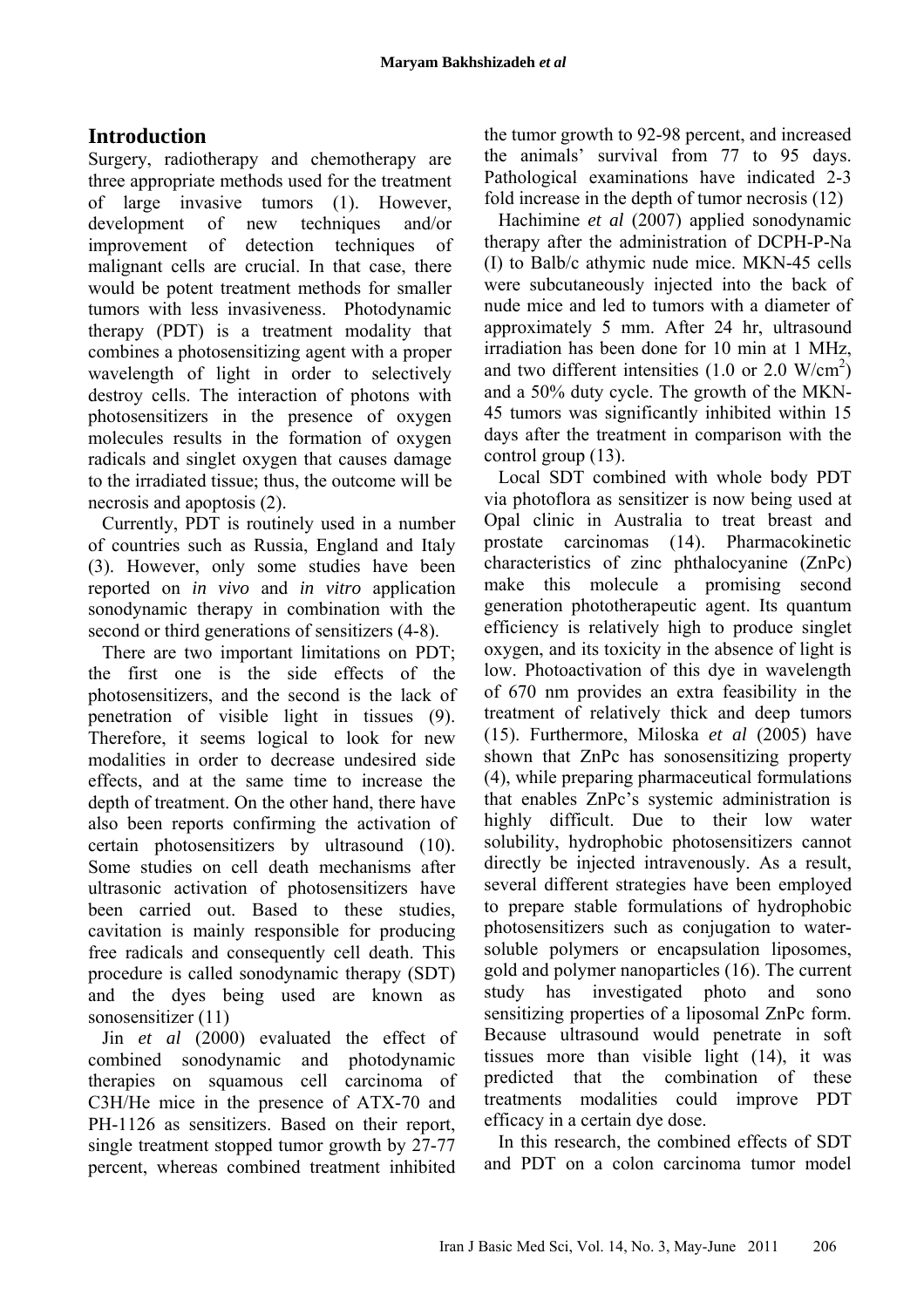have been evaluated using liposomal ZnPc.

# **Materials and Methods**

# *Cell line and culture conditions*

CT26 cell line derived from a tumor colon carcinoma of a Balb/c mouse was grown in RPMI-1640 supplemented with  $10\%$  (v/v) fetal bovine serum (FBS), 50 units/ml penicillin and 50 µg/ml streptomycin. Cell culture was performed at 37  $^{\circ}$ C in a 5% CO<sub>2</sub> humidified incubator. They covered bottom of the flask as a monolayer after 2-3 days of the growth and proliferation of the cells. Exponentially growing cells were trypsinized using 0.05% trypsin-EDTA. The cell survival rate and their number were determined by a hemocytometer using trypan blue.

# *Tumor models*

Female and male Balb/c mice, aged 6 - 8 weeks weighing 20-22 g were purchased from Iranian Pasteur Institute. The mice were housed in an animal facility in Medical Physics Research Center at  $23\pm2$  °C, 65% moisture, and 12 hr darkness and brightness, alternatively. In order to create a tumor model, CT26 tumor cells  $(5\times10^5$  cells per mouse) were implanted subcutaneously in the right dorsum of animals. When the tumor volume reached  $100\pm20$  mm<sup>3</sup>, the mice underwent the study. After tumor induction (nearly 30 days post injection), the tumor tissue was subjected to the pathological examinations and affirmed to be a tumor.

### *Animals' anesthesia*

The mice were anesthetized before the illumination or the exposure to ultrasound, via intraperitoneal injection of ketamine hydrochloride (100 mg/kg), and chanazine (5 mg/kg) (17).

# *Chemicals and preparation of liposomal ZnPc*

ZnPc was obtained from Sigma-Aldrich (97% dye content). In order to formulate the photosensitizer in a liposomal form, 300 mg of egg lecithin, 100 mg of cholesterol, 400 mg of glucose and the required amount of ZnPc powder were dissolved in 10 ml of pyridine. The solution was frozen through particular processes

using dry ice and subsequently dried via freeze dryer (Labco Co-USA) during two consecutive stages of -40 °C and -25 °C temperature designed for a period of 24 hr (18). Eventually, to prepare the final stable solution, 2 ml of distilled water was added and mixed completely by a vortex. Based on the spectroscopic results from the liposomal suspension supernatant, the encapsulation rate of ZnPc was determined to be more than 85% by this technique. Distribution and average of liposoms size were estimated as 1- 6.5  $\mu$ m and 1.6  $\mu$ m, respectively (19).

# *Light source*

An incoherent light source, as LUMACARE, equipped with a piece of fibers optic bundle and a band pass filter of 670±20 nm was utilized for illumining the tumors. Light homogeneity of the source was  $\pm 5\%$ . Illumination intensity was 160  $mW/cm<sup>2</sup>$  and total exposed light was 300 J/cm<sup>2</sup> (20). Illumination parameters were assessed by a photometer (CON-TROL-CURE IL1400; UVPROCESS, USA).

# *Ultrasound generator system*

Irradiation of ultrasound was conducted with a 215A ultrasound generator in continuous mode and frequency of 1.1 MHz with maximum intensity of 1  $W/cm<sup>2</sup>$  for 10 min (21). Ultrasound probe was planar and surface area of the piezoelectric crystal was  $7.0 \text{ cm}^2$ .

# *Experimental protocol*

As the tumor diameter reached about 5 mm, the animals were randomly divided into 8 groups each containing 10 mice (5 males and 5 females) (22). In the beginning of treatments,  $1.46 \mu M/kg$ liposomal ZnPc was injected to four animal groups intraperitoneally (18, 23). After 24 hr (6), the tumors of one group were only irradiated by light. In the second group ultrasound was applied to the tumor as shown in Figure 1 (24), and the third group was treated by light followed by ultrasound. No irradiation was applied to the fourth group. In the other four groups of animals, normal saline was injected instead of photosensitizer and the same treatment regimes of the first four groups were applied.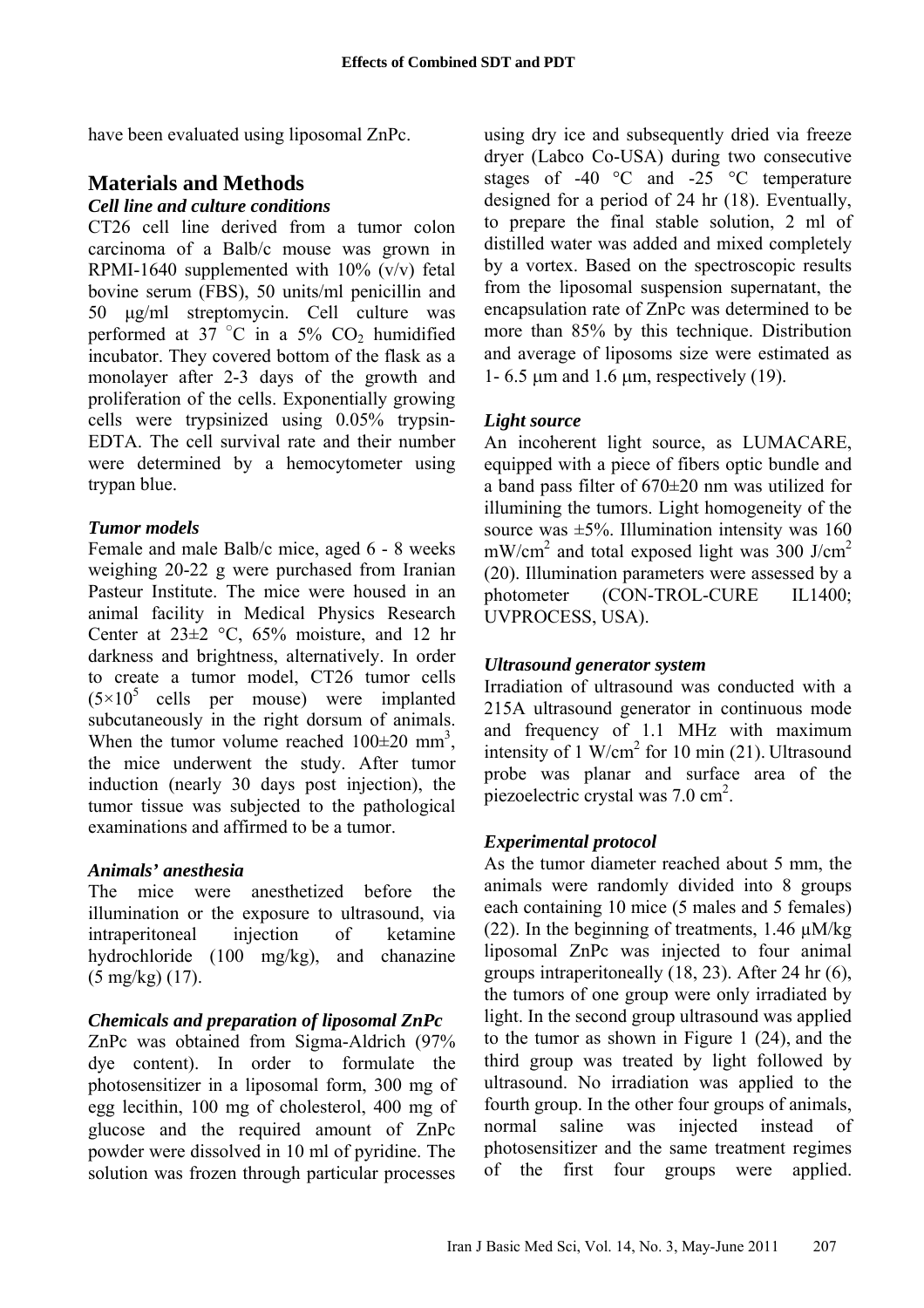

Figure1. The experimental set-up for ultrasound exposure to the animal tumor models.

The treatments was followed up via daily measurement of tumor diameters- including small diameter (a), large diameter (b) and tumor thickness (c)- using a digital caliper with 0.01mm precision, and estimation of tumor volume (V) as V=  $\pi/6$  (a. b. c) (21). The measurements were continued until 120 days after treatment, which is the maximum survival time of animals.

#### *Treatments Efficacy Evaluation*

For each tumor, the first day of treatment was considered as day zero and relative tumor volumes in later days were accordingly normalized. On the basis of daily variations of the relative tumor volume, doubling time of each tumor was determined and the doubling time of the tumors was estimated in each group.

The cumulative survival fraction was also assessed in various groups using Kaplan-Meier method.

### *Statistical analysis*

All data were analyzed using SPSS 12 after performing normality test and selection of proper comparative tests. According to the normality test of Kolmogorov-Smirnov, the data distribution was not normal. Consequently, the Mann-Whitney U test was used to compare relative tumor volume with a confidence level of 95%. Moreover, after calculating the cumulative survival fraction of animals via Kaplan-Meier method, log rank test was applied to compare between groups. Doubling time of tumors was also compared in different groups using T-Test.

# **Results**

Treatment results of different groups were

evaluated from different viewpoints including comparison of relative tumor volume in the post treatment first day, function of relative tumor volume versus day and doubling time of the tumor volume. Relative tumor volume variations are presented in Figure 2. In all groups, the growth of the CT26 tumor was significantly inhibited within 10 days after the treatment in comparison with the control group (*P*< 0.001). The groups received PDT or SDT showed significant differences in comparison with the groups receiving only dye, light, or ultrasound (*P*< 0.012). Furthermore, significant difference in the relative tumor volume was observed between the groups receiving combined treatment and PDT or SDT (*P*< 0.003).

Considering variations of the relative tumor volume and correlation of various mathematical functions fitted into the data obtained from different groups, the most suitable equation with the best regression corresponding to experimental data was evaluated for each group. These functions and their regressions  $(R^2)$  are shown in Table 2.

As it can be seen, mean of tumor volume changes in all groups followed an exponential function except for groups of photodynamic, sonodynamic and combined treatments which were fitted into a third power function.

Tumors doubling time of different groups is shown in Figure 3. The longest doubling times were observed in photodynamic, sonodynamic and combined treatment groups, respectively. The shortest doubling time of tumors was observed in the control group (3.36 days).

Cumulative survival fractions for different groups are recorded in Figure 4.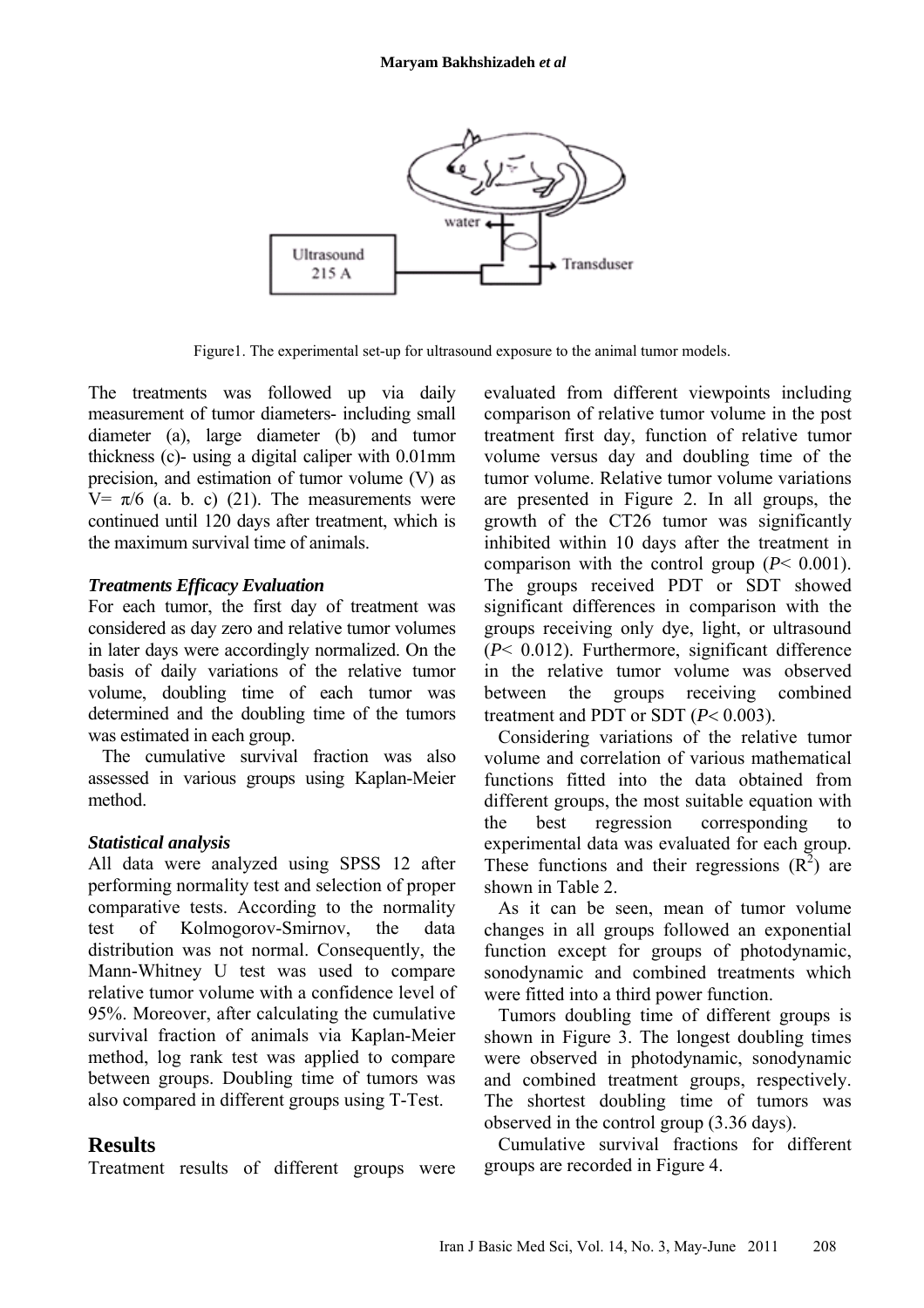

Figure 2. Relative variations of tumor volume in different groups for the first 10 days post treatment. The data show the mean of 10 tumor volume measurements in each group.

Table 2. Correlation of various mathematical functions with relative tumor volume variations in different groups and the best fitted mathematical function with the R<sup>2</sup>-value corresponding to empirical data for each group ( $V_0$  indicates the relative tumor volume and t shows the days after treatment).

| $R^2$ | The best fitted mathematical function                                             | Group                          |
|-------|-----------------------------------------------------------------------------------|--------------------------------|
| 0.881 | $v_r = e^{(.0.0787t)}$                                                            | control                        |
| 0.904 | $v_r = e^{(0.0926 t)}$                                                            | Receiving light                |
| 0.921 | $v_r = e^{(0.0793 t)}$                                                            | Receiving ultrasound           |
| 0.909 | $v_r = e^{(0.0919 t)}$                                                            | Receiving liposomal ZnPc       |
| 0.857 | $v_r = e^{(0.0716 t)}$                                                            | Receiving light and ultrasound |
| 0.910 | $v_r$ = - 0.377 t+ 0.43 t <sup>2</sup> + (0.25×10 <sup>-4</sup> ) t <sup>3</sup>  | Photodynamic therapy           |
| 0.873 | $v_r$ = - 0.367 t+ 0.0388 t <sup>2</sup> + (4×10 <sup>-4</sup> ) t <sup>3</sup>   | Sonodynamic therapy            |
| 0.845 | $v_r$ = - 0.0856 t + 0.0655 t <sup>2</sup> - (3×10 <sup>-4</sup> ) t <sup>3</sup> | Combined treatment             |



Figure 3. Mean of tumors doubling time (± standard deviation) in various groups (each group comprising 10 mice)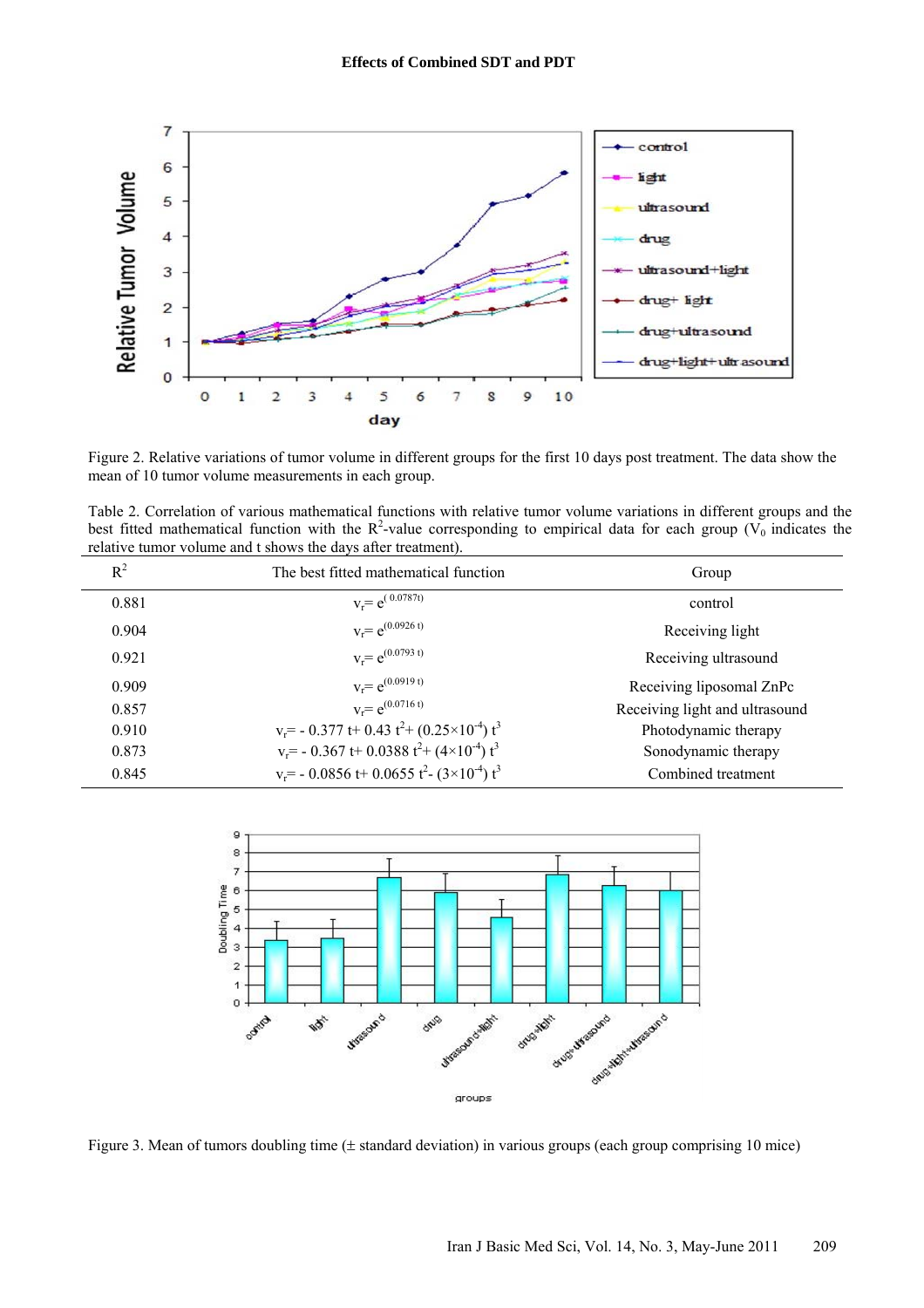

Figure 4. Variations of cumulative survival fraction in different treatment groups versus day based on Kaplan-Meier calculations (each group includes 10 mice).

Animals' survival didn't show significant difference between group receiving SDT and the groups receiving only ultrasound or dye. The difference of animals' survival between PDT and the groups receiving only light or dye was not significant either. While in combined treatment, there is a significant difference in comparison with the group subjected to SDT  $(P= 0.03)$  was observed.

### **Discussion**

PDT and SDT have been frequently applied to treat small tumors using different dyes as a photosensitizer such as protoporphyrin IX or sonosensitizer, e.g. ATX-70. Recently, metal phthalocyanines have been utilized by many researchers as second generation photosensitizers. The study of Miloska *et al* (2005) indicated ultrasonic sensitization of ZnPc (4). Considering photo and sono sensitivities and hydrophobic property of ZnPc, the proposing of a proper formulation without canceling its optical and sonic specifications is useful. There are several approaches to prepare stable formulations of hydrophobic photosensitizers such as conjugation to water-soluble polymers, gold and polymer nanoparticles, and encapsulation liposomes (16). In current research photo and sono sensitizing properties of a liposomal ZnPc form have been examined.

Furthermore, PDT and SDT modalities were combined to improve PDT efficacy via a single dose of liposomal dye. Thus far, there has not been reported a similar research considering all parameters of our study to evaluate photo and sono sensitivities of ZnPc.

Based on our results, the best response to the treatment was observed in groups subjected to photodynamic or sonodynamic therapy. Also under these circumstances, relative decrease in tumor volume was more than combined treatment. Regarding increased animals' cumulative survival fraction in combined treatment, it can be introduced as an effective mechanism to prolong survival of the animals in comparison with groups receiving photodynamic or sonodynamic therapies alone, and it can be inferred that attention to the tumor size variations is not sufficient to judge the efficacy of photodynamic and sonodynamic therapies.

Therefore, if the data concerning two parameters of tumor volume variations and animals' cumulative survival fraction are compared with reference to daily variations of the tumor volume after treatment, efficacy in combined treatment would be lower than PDT or SDT, while animals' survival in combined treatment has been recorded higher than individual treatments.

On the other hand, soft tissue can encounter at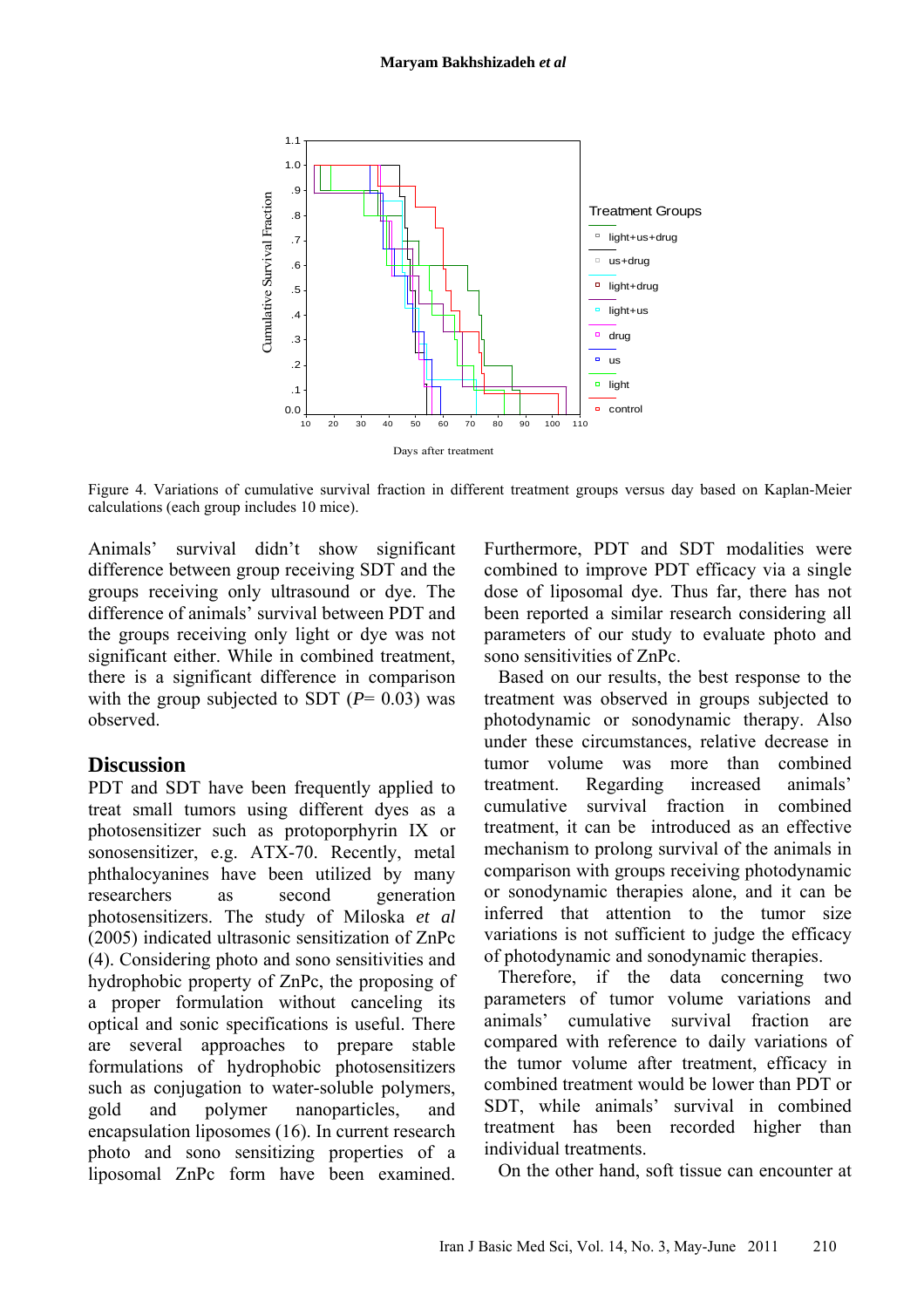least one of these events after ultrasound exposure: permeability in cell membrane, and sonodynamic activation (25). In the present study, utilization of the second procedure was our goal. However, induced permeability in cell membrane is more feasible at lower frequencies of ultrasound (26), nevertheless, after interacting of mechanical strokes with cell membrane, enhancement in cell permeability and subsequent leakage of ZnPc molecules is not impossible. Because SDT was administered before PDT, an assumption is therefore reinforced in relation to increased permeability of cell membrane and excretion of some ZnPc molecules from the tumor cells.

Considering significant loss of animals' survival in the group receiving liposomal ZnPc in comparison with control group, drug toxicity in intraperitoneal injection can be proposed; however, regarding significant increase in animals' survival in the group subjected to combined treatment in comparison with the groups receiving only one treatment, it seems that effective combined treatment was due to drug toxicity. In other words, if the group receiving drug is considered as a sham group, after combined treatment and activation of ZnPc by light and ultrasound, enhancement in cumulative survival would be greater than its loss resulting from drug toxicity.

# **Conclusion**

Treatment response in groups subjected to photodynamic or sonodynamic therapy confirmed photo and sono activations of liposomal ZnPc. It can be inferred that photodynamic and sonodynamic therapies could be effective in slowing down the tumor growth process, but it is evident that the tumor growth would not stop while just one treatment session is applied.

Since in the combinational treatment, 24 hr after injecting of liposomal ZnPc, the tumors had been subjected to the irradiation of ultrasound and light respectively and leakage of sensitizer molecules from tumor cells after ultrasound exposure is predicted, it is expected that reverse treatment sequence can provide better response.

# **Acknowledgment**

The authors would like to appreciate the research deputy of MUMS for financial support of this research, Dr AA Aryan for guiding about work on the animals, and Mr A Bakhshi who have kindly cooperated in this research. The authors declare that they have no conflict of interests.

### **References**

- 1. Wagnières G, Bergh H, Depeursinge C, Depeursinge Ch, Salathé R, Monnier Ph, *et al.* Fluorescence spectroscopy of exogenous, exogenously-induced and endogenous fluorophores for the photodetection and photodynamic therapy of cancer. Lausanne Thesis 1999.
- 2. Huang Z. A review of progress in clinical photodynamic therapy. Technol Cancer Res Treat 2005; 4:283-293.
- 3. Jori G, Fabris C. Relative contribution of apoptosis and random necrosis in tumor response to photodynamic therapy: Effects of the chemical structure of Zn (II) Phtalocyanines. J Photochem Photohiol 1998; 43:181-185.
- 4. Milowska K, Gabryelak T. Synergistic effect of ultrasound and phthalocyanines on nucleated erythrocytes *in vitro*. J Ultrasound Med Biol 2005; 31:1707-1712.
- 5. Yumita N, Okuyama N, Sasaki K, Sasaki K, Umemura SH. Sonodynamic therapy on chemically induced mammary tumor: Pharmacokinetics, tissue distribution and sonodynamically induced antitumor effect of porfimer sodium.Cancer Sci 2004; 95:765-769.
- 6. Rosenthal I, Sostaric JZ, Riesz P. Sonodynamic therapy: a review of the synergistic effects of drugs and ultrasound. Ultrason Sonochem 2004; 11:349-363.
- 7. Yasui A, Haga Y, Chen J.J, Wada H. Focused ultrasonic device for sonodynamic therapy in the human body. 3rd IEEE/EMBS Conference on Microtechnology in Medicine and Biology 2005; 12:154-157.
- 8. Yumita N, Umemura S. Sonodynamic therapy with photofrin II on AH130 solid tumor, pharmacokinetics, tissue distribution and sonodynamic antitumoral efficacy of photofrin II. Cancer Chemother Pharmacol 2003; 51:174-178.
- 9. Hahn S, Fraker D, Mick R, Metz J, Busch T, Smith D, *et al*. A phase II trial of intraperitoneal photodynamic therapy for patients with peritoneal carcinomatosis and sarcomatosis. Clin Cancer Res 2006; 12:2517-2525.
- 10. Miyoshi N, Misik V, Fukuda M, Riesz P. Effects of gallium-porphyrin analogue ATX-70 on nitroxide formation from a cyclic secondary amine by ultrasound: on the mechanism of sonodynamic activation. Radiat Res 1995; 143:194-202.